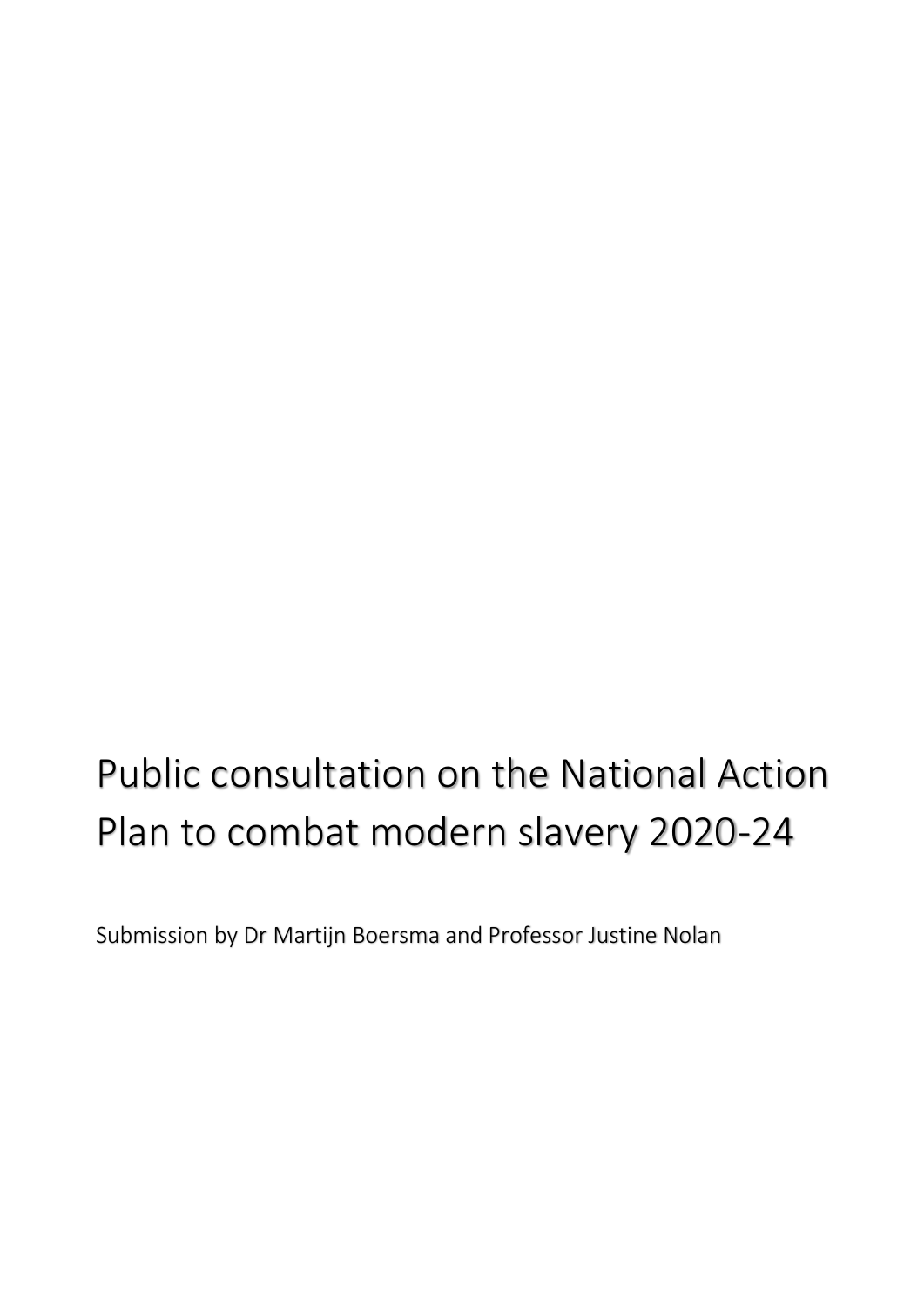# **Contents**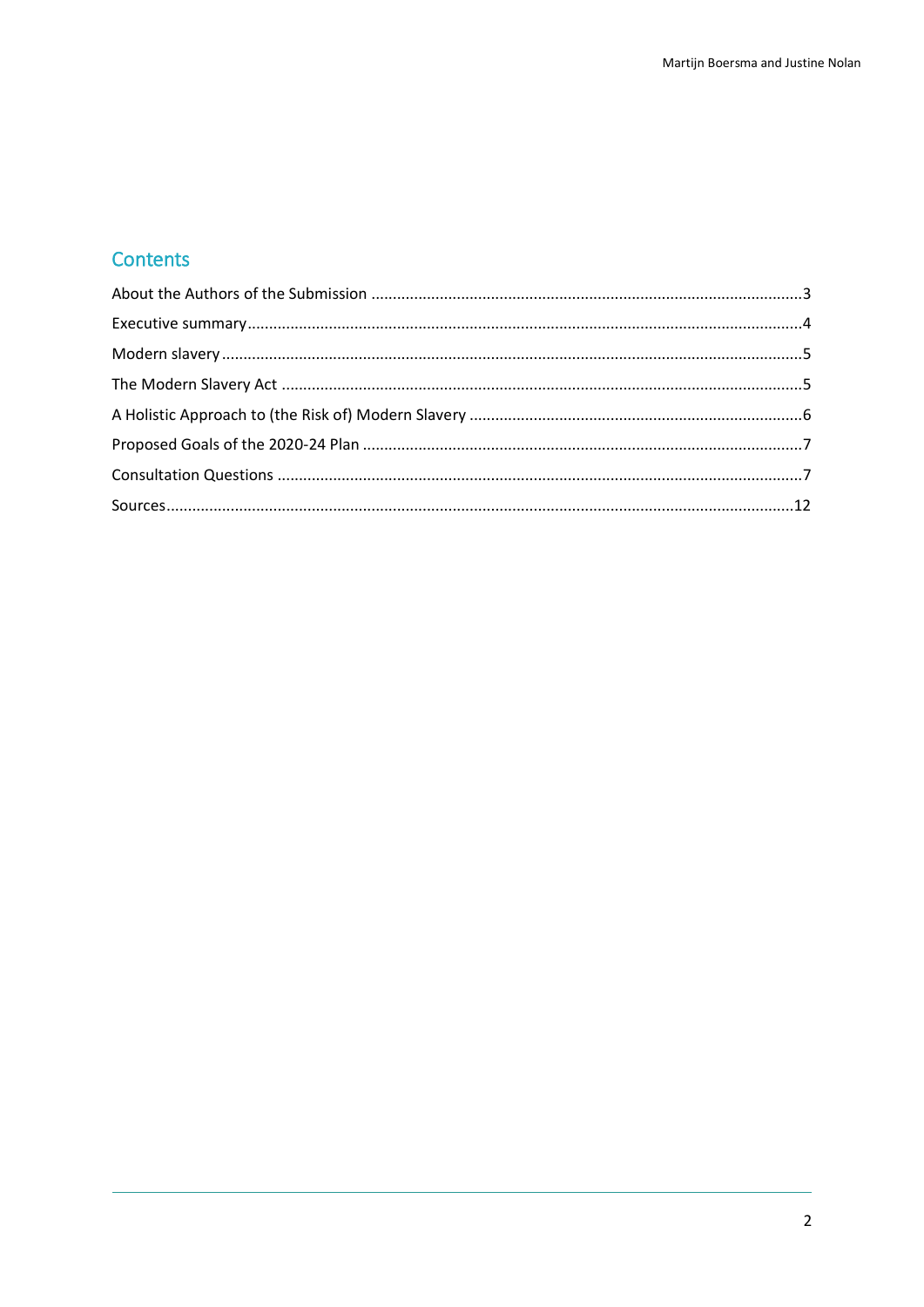# <span id="page-2-0"></span>About the Authors of the Submission

Martijn Boersma is a lecturer at the University of Technology Sydney Business School. He is interested in the intersection of business and society and has extensively published on these topics. Martijn became in the trade union movement since 2012, when he joined Catalyst Australia, a progressive policy institute and think tank, which worked closely with trade unions, nongovernmental organisations and academics to promote policy solutions for pressing social and economic issues. He has also worked as a researcher for United Voice, a trade union that represents over 120,000 Australian workers in various industries. Previously, throughout his seven-year career with Greenpeace International in Amsterdam, his interest has been the socio-economic impact of global campaign work by civil society organisations. Current projects focus on multistakeholder efforts to improve working conditions in the Australian commercial real estate cleaning supply chain, and strategies to improve labor conditions within the Australian cotton value chain. Together with Justine Nolan he published the book *Addressing Modern Slavery* (2019).

#### [Martijn.Boersma@uts.edu.au](mailto:Martijn.Boersma@uts.edu.au)

Justine Nolan is a Professor in the Faculty of Law at UNSW Sydney. She is a Visiting Professorial Scholar at NYU's Stern Center for Business and Human Rights. Justine's research focuses on the intersection of business and human rights, in particular, corporate responsibility for human rights and modern slavery. Justine works closely with business and civil society and has been a key driver of the Australian business and human rights movement. Prior to joining UNSW in 2004, she worked as the Director of the Business and Human Rights program at the Lawyers Committee for Human Rights (now Human Rights First) in the USA. She has held various expert advisory roles including as a member of the Australian Government's Multi-Stakeholder Advisory Group on Business and Human Rights (2017) and an adviser to the Australian Department of Foreign Affairs and Trade & AusAId's Human Rights Grants Scheme Expert Panel (2009-2013). Her 2019 co-authored book *Addressing Modern Slavery* examines how consumers, business and government are both part of the problem and the solution in curbing modern slavery in global supply chains.

[Justine.nolan@unsw.edu.au](mailto:Justine.nolan@unsw.edu.au)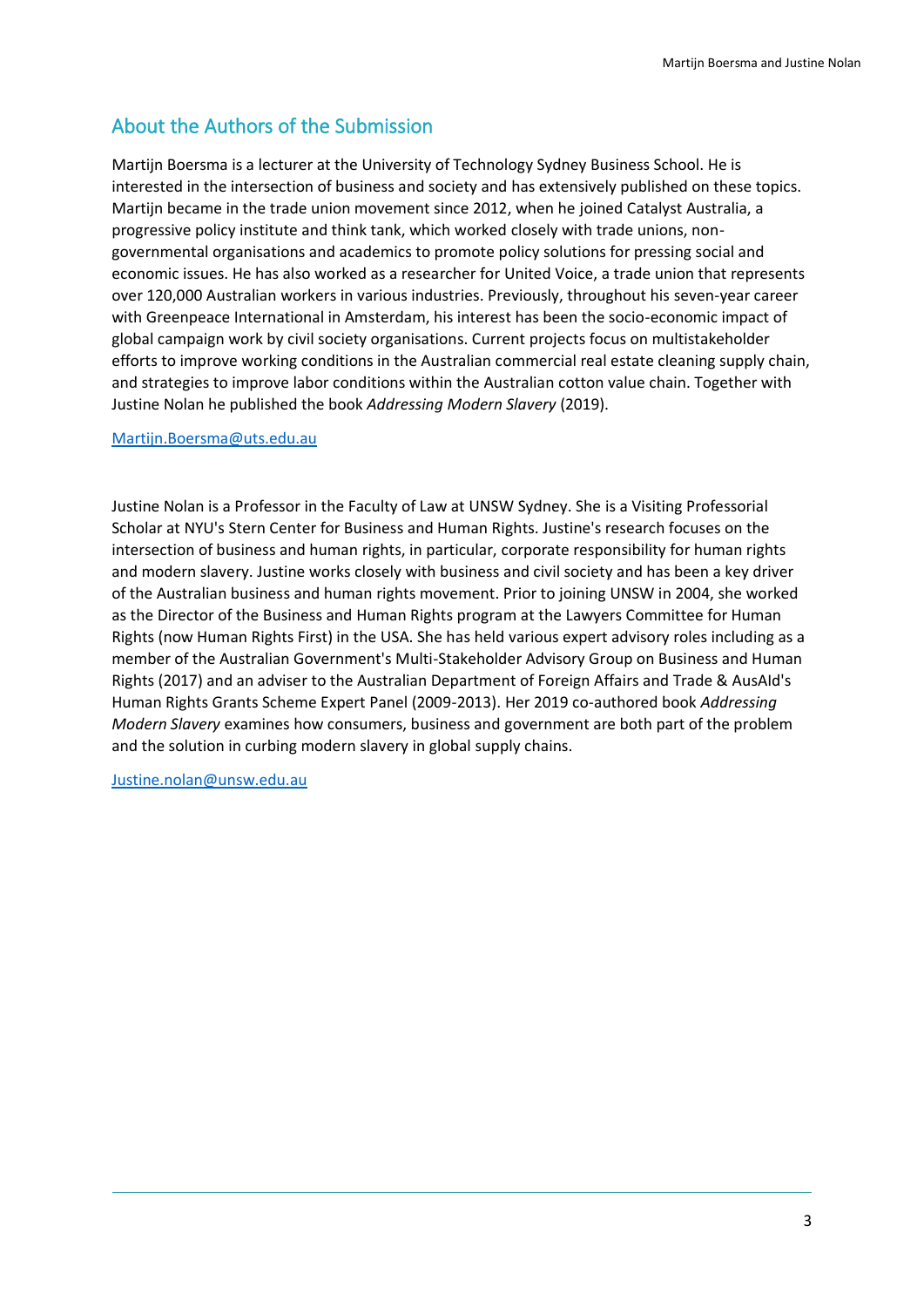## <span id="page-3-0"></span>Executive summary

Dr Martijn Boersma and Professor Justine Nolan welcome the opportunity to make a submission to the consultation on the Australian Government's consultation paper on the National Action Plan to combat modern slavery 2020-24.

The key recommendations in this submission are as follows:

- 1. The Government should bolster the Modern Slavery Act by introducing sanctions for noncompliance, mandate and provide guidance on human rights due diligence and by creating the post of National Independent Anti-Slavery Commissioner;
- 2. The Government should "name and shame" entities that do not comply with the Modern Slavery Act, as well as entities that are found to have modern slavery in their supply chain;
- 3. The Government should update its procurement policies to follow international bestpractice, and provide additional training to procurement officers;
- 4. The Government should leverage the impact of public spending by creating a procurement connected policy concerning modern slavery;
- 5. The Government should prepare for an increase in modern slavery survivors being referred to authorities by creating adequate support structures based on international best practice;
- 6. The Government should include two additional goals which focus on the nexus between climate change and gender with modern slavery.
- 7. The Government should facilitate the creation of decent jobs, address wage theft, remove barriers for organised labour, and increase resources for the Fair Work Ombudsman;
- 8. The Government should create an anti-slavery helpline and geographically plot calls to reveal hotspots across Australia.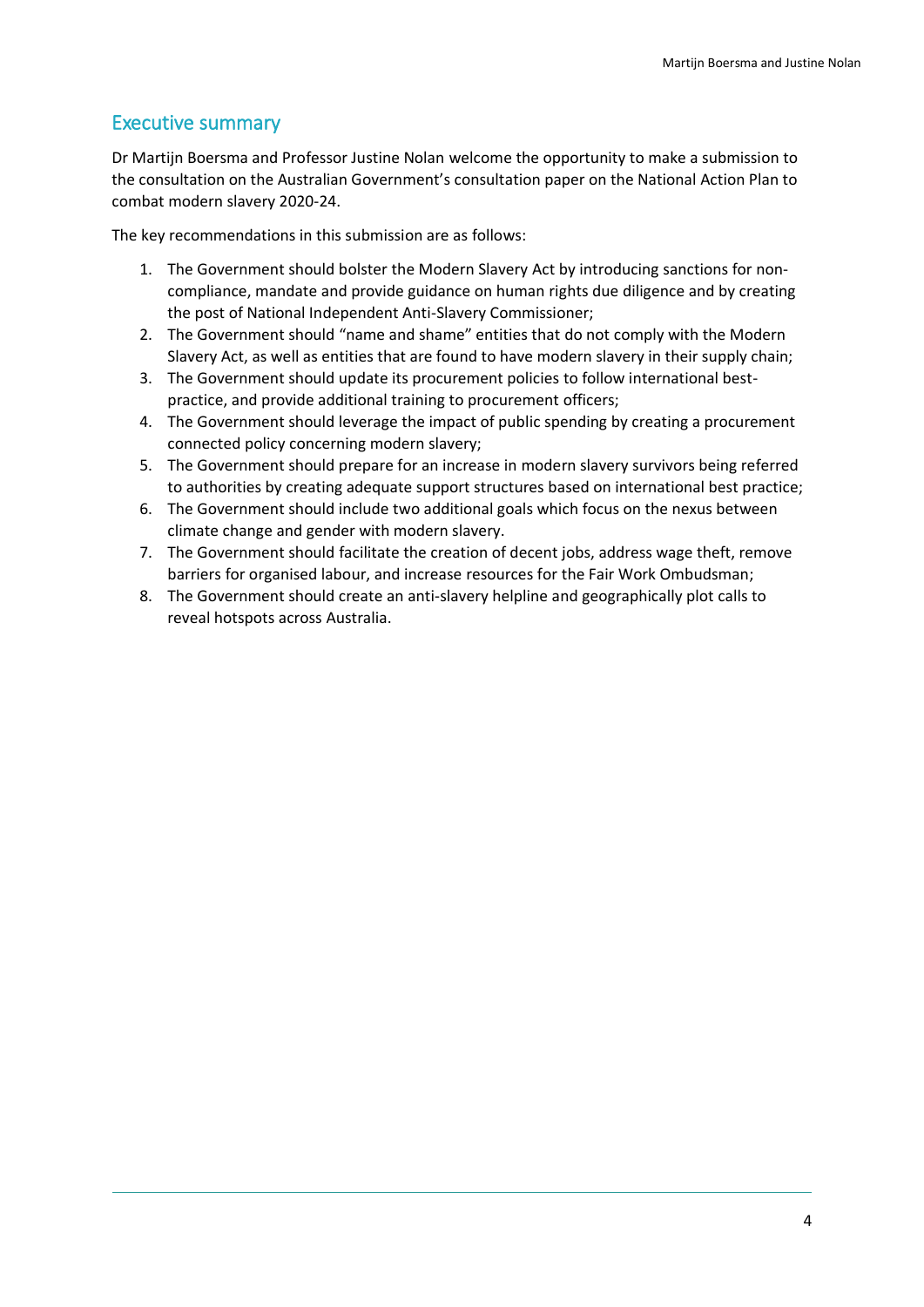### <span id="page-4-0"></span>Modern slavery

An estimated 40.3 million people worldwide are trapped in a form of modern slavery, which includes: forced labour (work that people perform against their will under the threat of punishment); bonded or indebted labour (when people work to pay off a debt while losing control over working conditions and repayments); human trafficking (which concerns the recruitment and movement of people, usually for forced labour or sexual exploitation); and child slavery (distinct from child labour, this type of exploitation does not only involve children working but also their exploitation for someone else's gain. Other exploitative practices include deceptive recruitment for labour; domestic servitude; and forced marriage. Sixteen million victims are exploited in activities connected in the private economy. The practice is found in emerging economies, as well as in developed countries (International Labour Organization and Walk Free Foundation, 2017).

Evidence suggests that modern slavery is most commonly associated with labour intensive, poorly mechanised activities, requiring a low-skilled labour force (Allain *et al.*, 2013). The reduction in labour costs is a key contributor to modern slavery, it is essentially "an attempt to under-price a key resource (labor) through illegitimate means" (Crane, 2013, p. 51). Many companies maintain multitiered sub-contracting networks, while actively looking for low-cost suppliers to achieve a competitive advantage (Kim and Chai, 2017). Companies are thus vulnerable to modern slavery practices through their sub-contracting networks. Modern slavery is typically hidden further upstream in the supply chain (Stringer and Michailova, 2018). While companies may not be immediately aware of modern slavery in their supply chain (Gold, Trautrims and Trodd, 2015; Phillips and Mieres, 2015) this does not mean they are incapable of understanding that there is a risk of modern slavery occurring in their supply chains (Burmester, Michailova and Stringer, 2019).

#### <span id="page-4-1"></span>The Modern Slavery Act

It is estimated that Australia is home to 15,000 modern slavery victims (Walk Free Foundation, 2018). Australia introduced its Modern Slavery Act in 2018. It requires entities to perform a risk assessment and to publicly report on the actions they have taken as a result. The Act requires "certain large entities [to] publish annual Modern Slavery Statements describing their actions to assess and address modern slavery risks" (Home Affairs, 2019, p. 5). Whether or not an entity needs to report depends on meeting an annual revenue threshold: AU\$ 100 million in Australia (Home Affairs, 2019). This means that the Act is focused on larger entities in particular although smaller entities may voluntarily report.

Government-produced guidance provides insight into how the Modern Slavery Act is supposed to work. The Home Affairs Department states that "[t]he reporting requirement aims to support the Australian business community to identify and address their modern slavery risks and maintain responsible and transparent supply chains." It intends to do this "[b]y improving transparency about modern slavery, the reporting requirement will increase business awareness of modern slavery risks, reduce modern slavery risks in the production and supply chains of Australian goods and services, and drive a business 'race to the top' to improve workplace practices. The reporting requirement will also increase information available to consumers, investors and business partners" (Home Affairs, 2019, p. 13). Evidently, the Act aims to increase corporate accountability for modern slavery by recommending due diligence and mandating public disclosure requirements.

Crucially, there are no hard sanctions for noncompliance. In practice, failure to comply will mean the organisation has not produced a statement, published it on their website or has not set out the steps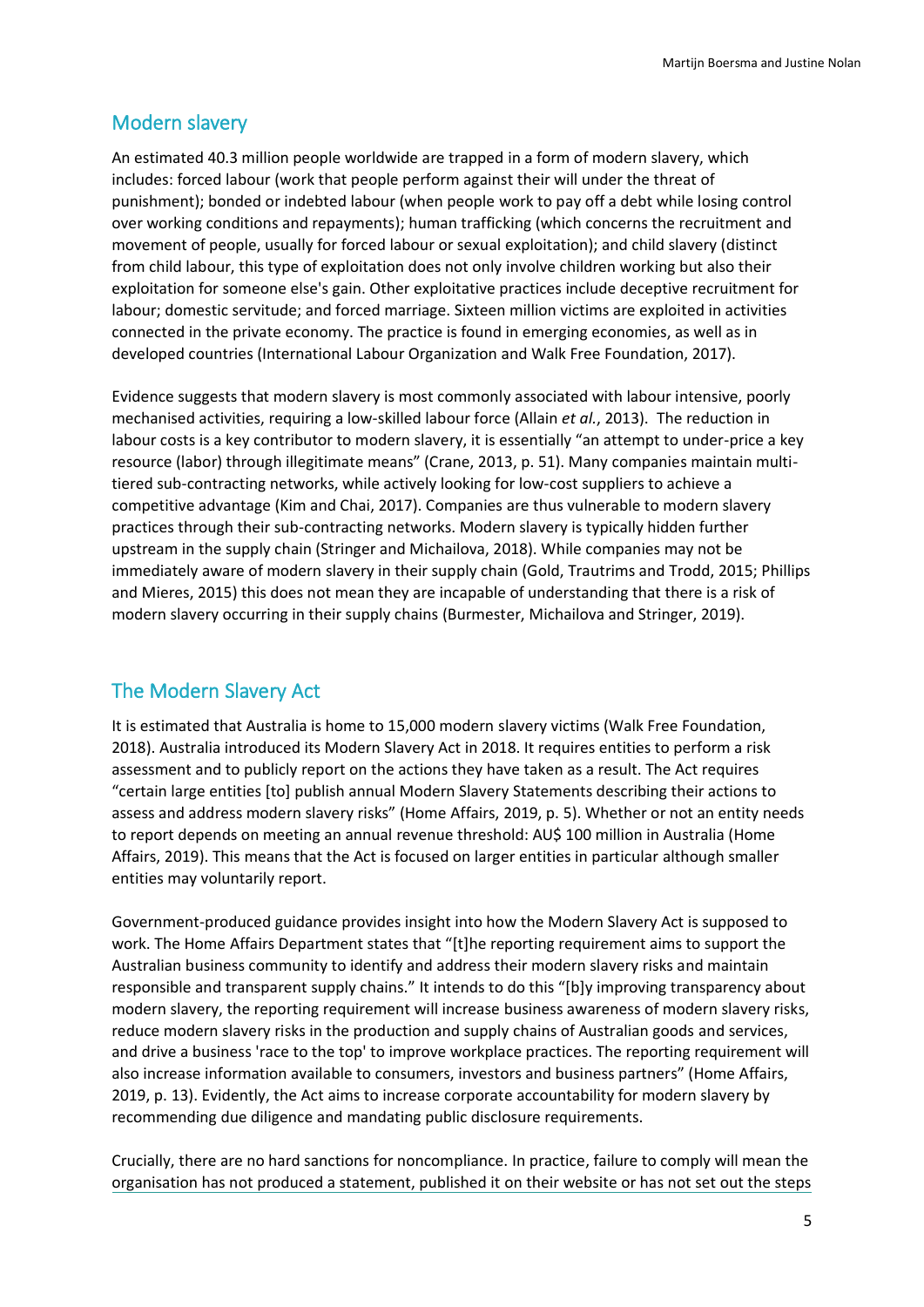taken by the organisation in the relevant financial year. A failure to comply, or a statement that an organisation has taken no steps, may only damage the reputation of the business. It will therefore be for consumers, investors and Non-Governmental Organisations to engage and/or apply pressure where they believe a business has not taken sufficient steps. "Where instances of noncompliance are identified, the Government will seek to engage with noncompliant entities to support them to comply. However, in cases of deliberate and/or severe noncompliance the Government may choose to publicly identify the noncompliant entity", the guidance goes on to say that "[f]ailure to comply can significantly damage your entity's reputation, undermine your ability to do business with other entities and damage investor confidence" (Home Affairs, 2019, p. 14).

In summary, the Australian Modern Slavery Act aims to increase corporate accountability for modern slavery by mandating modern slavery risk assessments and by requiring companies to publicly disclose their efforts. Enforcement does not rely on sanctions such as financial penalties for noncompliance or company directors being disqualified from serving on a board. Rather than relying on such hard sanctions, enforcement depends on soft enforcement via scrutiny from stakeholders such as investors, consumers and civil society, and the consequences of noncompliance are phrased in terms of reputational and financial damage. We will address the shortcomings of this approach under "Consultation Questions".

# <span id="page-5-0"></span>A holistic approach to (the risk of) modern slavery

The Australian guidance documents recognise that modern slavery sits on a continuum of exploitation and should not be addressed in isolation. This indicates that there is a spectrum of abuse and it is not always clear at what point, for example, poor working practices and lack of health and safety awareness seep into instances of human trafficking, slavery or forced labour in a work environment. This outlook recognises that people can be exposed to conditions that worsen over time, sometimes leading to modern slavery (Lewis *et al.*, 2014).

| <b>MODERN SLAVERY</b>                                                          |
|--------------------------------------------------------------------------------|
| Worker cannot refuse or cease work because of coercion, threats or deception.  |
| Worker may also be deprived of personal freedom.                               |
| <b>DANGEROUS OR SUBSTANDARD WORKING CONDITIONS</b>                             |
| Worker can refuse or cease work but doing so may lead to detriment.            |
| Worker is not paid fairly and does not receive some or all entitlements.       |
| Worker may be required to work excessive hours.                                |
| Workplace is unsafe.                                                           |
| <b>DECENT WORK</b>                                                             |
| Workers' rights respected.                                                     |
| Worker free to refuse or cease work.                                           |
| Worker paid fairly (at least the minimum wage).                                |
| Workplace is safe.                                                             |
| Table 1: Whare Does Modern Slavery Fit? (Adapted from Home Affairs, 2019 n. 8) |

*Table 1: Where Does Modern Slavery Fit? (Adapted from Home Affairs, 2019, p. 9)*

If issues such as partial- or non-payment of wages, unfair dismissals, forced and unpaid overtime, denial of benefits, and denial of the rights of freedom of association and collective bargaining are prevalent and left unchecked, more severe exploitation can develop (Labor Exploitation Advisory Group, 2016; Ethical Trade Initiative, 2018). In order for policy makers, companies and stakeholders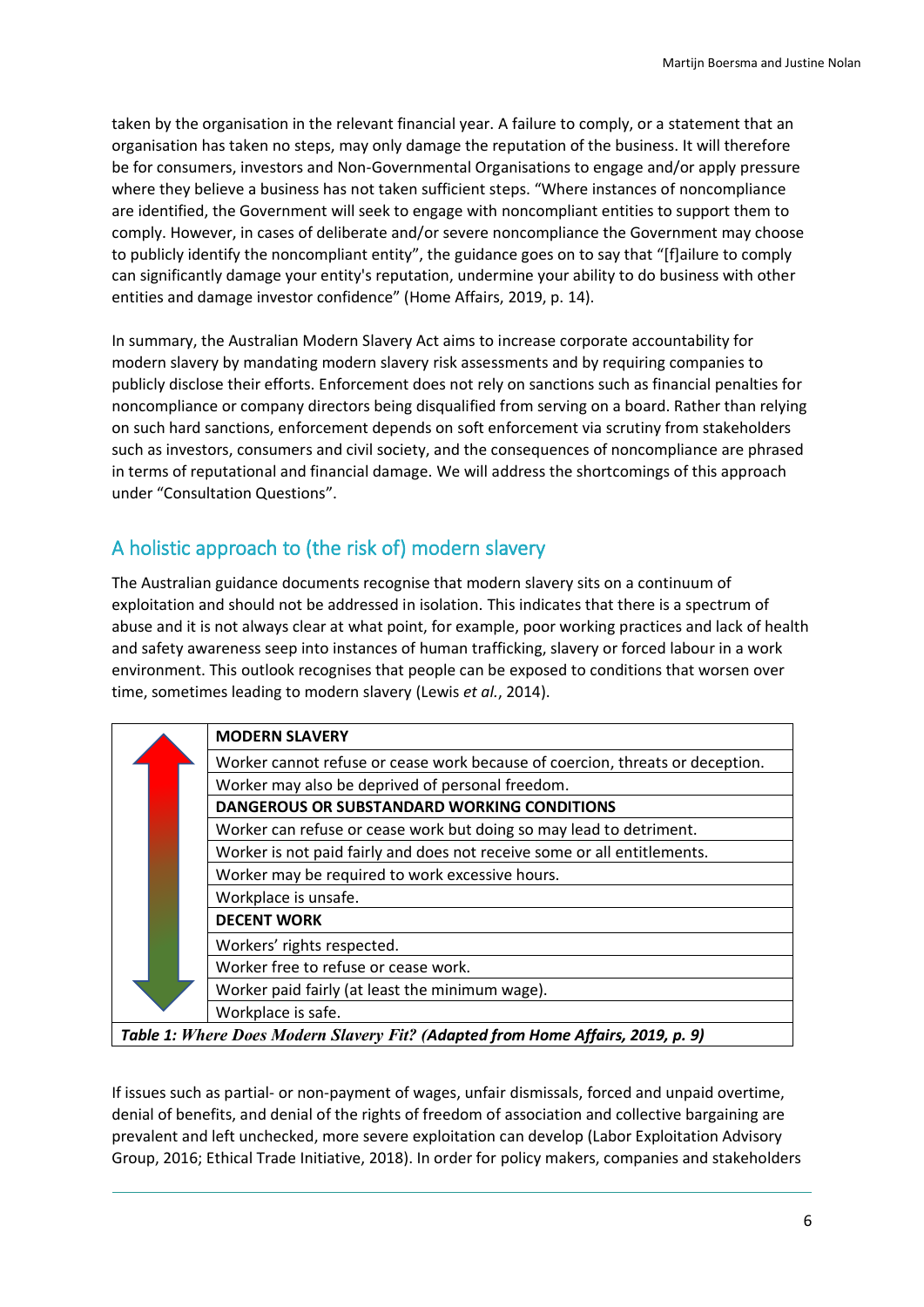to develop and enforce effective solutions, modern slavery should thus be seen as a complex labour and human rights issue. We will further address this issue under "Consultation Questions".

# <span id="page-6-0"></span>Proposed goals of the 2020-24 plan

1. Maintain and promote compliance with international standards on modern slavery;

- 2. Engage the Australian community to understand and combat modern slavery;
- 3. Promote an evidence-based response to modern slavery;
- 4. Maintain a robust and comprehensive legislative framework to combat modern slavery;

5. Train frontline officials to support the identification of victims and effective investigations of modern slavery;

6. Progress effective prosecutions to secure convictions against offenders;

7. Enhance our response to combat forced marriage;

8. Enhance our response to combating serious forms of labour exploitation, including forced labour and deceptive recruiting;

9. Promote transparency and accountability for combating modern slavery risks in global supply chains, including in Government procurement;

10. Provide appropriate support, protections and remedies to empower victims of modern slavery;

11. Enhance our leadership and partnerships to promote regional and international cooperation on combating modern slavery, and;

12. Work collaboratively across government, along with non-government stakeholders, to combat modern slavery.

# <span id="page-6-1"></span>Consultation questions

#### *1. Do the 12 goals capture key areas of focus for Australia over the next five years?*

While we regard the 12 goals as appropriate, there are some goals that should be prioritsed and we suggest the addition of two new goals. In our view, particular focus should lie on strengthening the legislative framework **(goal 4)**, leveraging transparency and public procurement **(goal 9)**,the provision of institutional support for the survivors of modern slavery **(goal 10)** and including a focus on the nexus between climate change, gender and modern slavery (proposed **goals 13** and **14**, see Consultation Question 2 below).

#### **Goal 4: Legislative Framework**

A precautionary tale about addressing the social impact of companies through disclosures and soft enforcement is formed by laws that mandate corporate reporting on gender equality. Such laws have existed in many countries for several years, including in Australia (Clarke *et al.*, 2012). Similar to the Modern Slavery Acts in Australia and in the United Kingdom, these laws impose disclosure requirements onto companies concerning the actions they taken to improve the position of women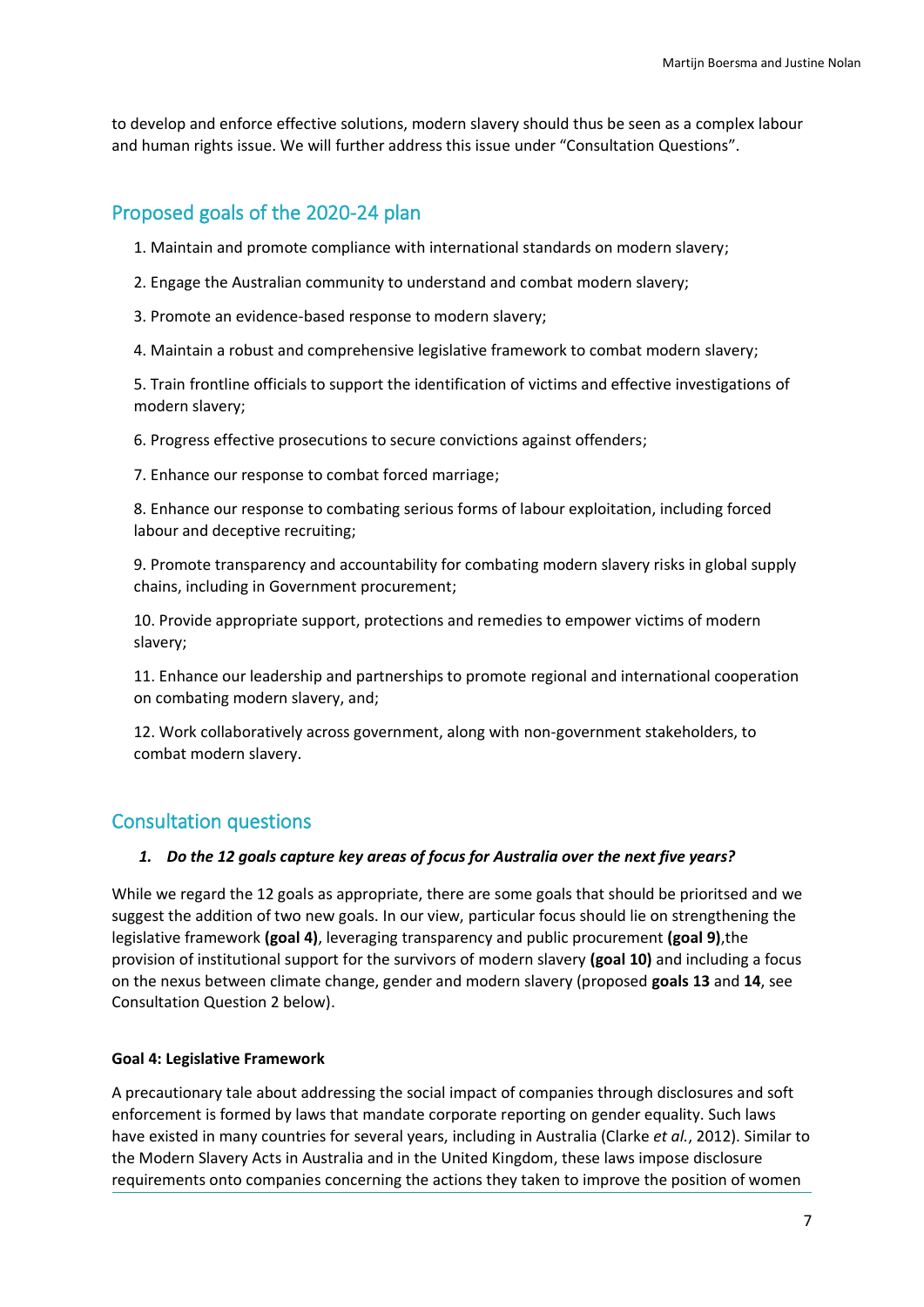in their organisation and the effectiveness of these actions, leaving enforcement up to stakeholders and market forces. Well-performing companies are branded as an "employer of choice", while poorly performing companies are (supposedly) publicly chastised. Despite the widespread adoption of these laws, women are still drastically under-represented in corporate leadership positions, while the gender pay gap is reducing at a glacial pace (Neate, 2018).

Empirical evidence from the United Kingdom shows that many companies have failed to comply with Modern Slavery Act. An analysis of the first 75 modern slavery reports produced in the United Kingdom showed that only 29 per cent of reporting organisations complied with basic requirements in terms of getting the report endorsed by the board and making it available on the website. Only nine statements covered all the suggested areas on which information may be included, such as organisational structure, policies and due diligence (Business and Human Rights Resource Centre, 2016). Furthermore, 2017 compliance figures from the UK show that 43 per cent of companies on the London Stock Exchange (Business and Human Rights Resource Centre, 2017) and 42 per cent of the top 100 companies with Government contracts (Shean *et al.*, 2018) failed to meet all the requirements of the Modern Slavery Act.

The Modern Slavery Act in Australia and in the United Kingdom are modelled on the California Transparency in Supply Chains Act (2012), which requires companies doing business in California to disclose the extent to which they engage in verification of supply chains to address risks of slavery and human trafficking. It also relies on soft enforcement: the Californian Act does not impose monetary penalties for failure to disclose, but companies may receive an order from the State Attorney General to take action (Nolan, 2017). Using a sample of 500 companies, research found that between 2013 to 2015 only 31 per cent of entities produced a compliant statement (KnowTheChain, 2015). Based on an analysis of disclosures under the Californian Act, research shows that stakeholders rate disclosures with low levels of due diligence almost as highly as disclosures that reported a high level of due diligence (Chilton and Sarfaty, 2016). Section 16(1)(d) of the Modern Slavery Act currently requires reporting entities to 'describe the actions taken by the reporting entity and any entity that the reporting entity owns or controls, to assess and address those risks, including due diligence and remediation processes' but does not actually mandate such due diligence take place.

These observations raise doubts about whether the Modern Slavery Act in the UK and in Australia will result in companies effectively addressing modern slavery. Apart from the question whether meeting all the requirements will result in companies effectively addressing (the risk of) modern slavery, many entities that are required to comply fail to do so in the first place. When rating the companies that did report, stakeholders rated disclosures with low levels of due diligence almost as highly disclosures with high levels of due diligence. This implies that corporate stakeholders may not necessarily be well-informed and able to put pressure on companies for poor disclosures. Overall, the empirical evidence suggests that laws mandating social disclosure requirements, which rely on soft enforcement mechanisms to reduce non-compliance, may not be the most effective mechanism to achieve corporate accountability.

The NSW government also passed its own Modern Slavery Act, which is currently under review. Unlike the Federal act, it has created the post of Independent Anti-Slavery Commissioner, and it provides for penalties for businesses that do not comply of up to \$1.1 million. For those reasons, the NSW Modern Slavery Act is much more likely to be taken seriously.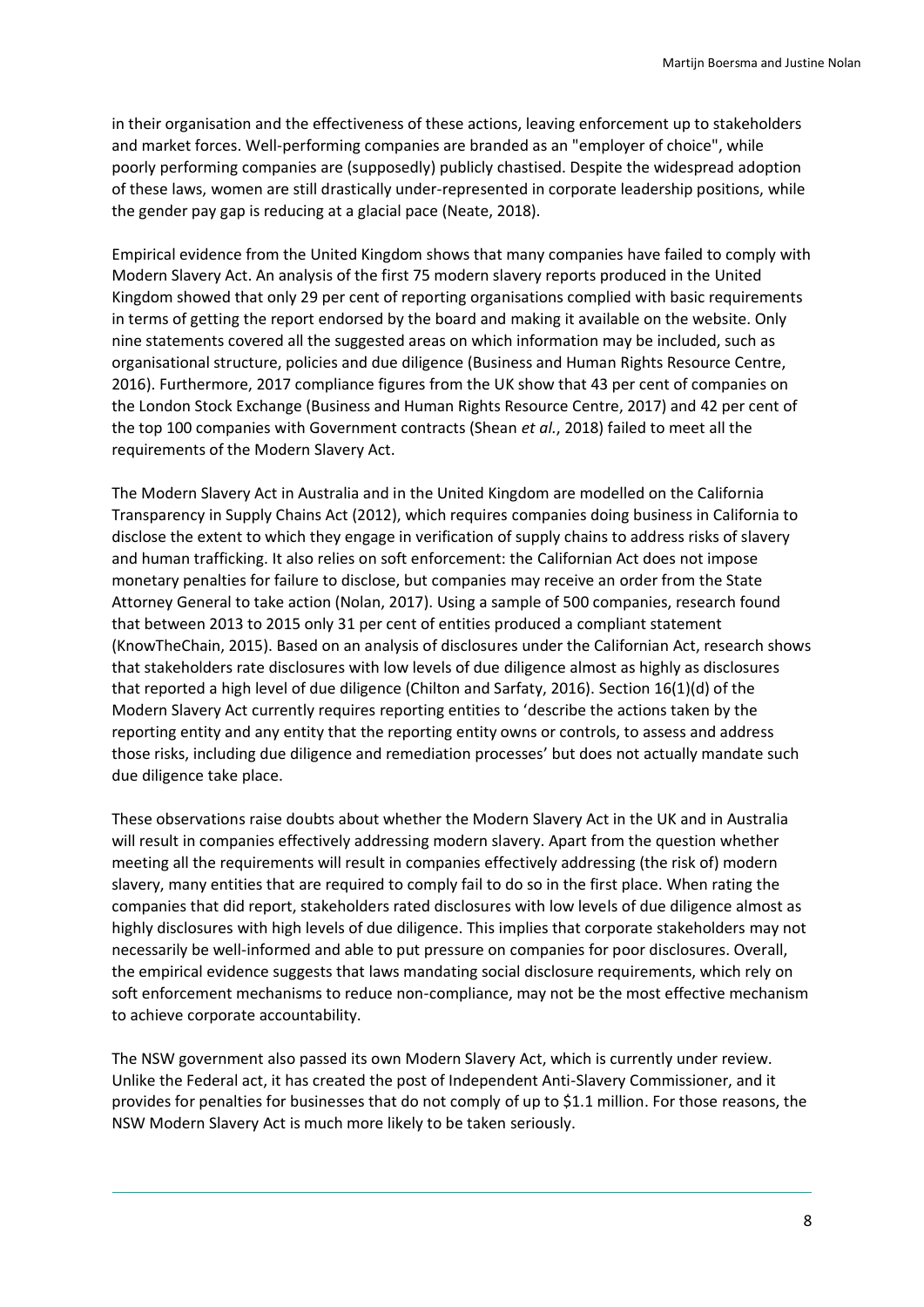In order to bolster the Federal Act:

- develop sanctions for non-complying companies that may include fines and/or director disqualification;
- mandate that due diligence is a necessary requirement in preventing and mitigating modern slavery; and
- create the post of National Independent Anti-Slavery Commissioner.

#### **Goal 9: Transparency and Government Procurement**

The Australian Government should leverage its capacity to inflict reputational damage on companies that have been involved in modern slavery to the fullest degree. The Australian Government should take its cue from the Brazilian government, which launched a 'Dirty List' in 2004: a public register of companies found to have used forced labour in their supply chains. Companies named on this list are monitored for two years and are also subject to fines. The 'Dirty List' is reinforced by a further governmental decree which recommends that financial bodies refrain from granting financial assistance to companies on the list.

Governments procure a wide range of goods and contract out services. It is highly likely that aspects of Australian Government procurement are exposed to the risk of modern slavery. The size and scope of Australian Government procurement also provides an important mechanism to achieve and promote ethical supply chain practices. Governments have an international legal obligation to protect human rights, which includes protecting against abuses perpetrated by private actors. The UN *Guiding Principles on Business and Human Rights* highlight that this obligation applies to the procurement of goods and services by governments.

- Current Australian Government procurement policies should be updated to follow international best-practice, by including statements of support for ethical procurement in tender documentation, which would send a clear signal to the market. This would not impose any additional regulatory burden or costs. This would also send a positive signal to the market and allow procurement officers to make more informed decisions about tenders. This measure would need to be accompanied by additional training to procurement officers.
- To leverage government spending, a procurement connected policy concerning modern slavery should be developed. The Australian Government currently has procurement connected policies on Indigenous procurement and gender equality, as well as Australian industry participation and employment. A procurement connected policy on modern slavery could be structured to impose only the necessary minimum burden on both staff and other stakeholders involved in the development, management, application and evaluation of Commonwealth Government procurements.

#### **Goal 10: Support for Survivors**

It is vital that the Australian Government is prepared for the potential flow-on effects of introducing the Modern Slavery Act. The United Kingdom introduced the first national modern slavery law that mandates corporate reporting on this issue in 2015, yet the Government has not provided sufficient support for victims, according to a report by the Winston Churchill Memorial Trust. Its author, a legal expert specialising in trafficking cases, said that "the United States and Europe both have models for long-term support for victims; however, the United Kingdom is lagging behind" (Bacchi, 2018).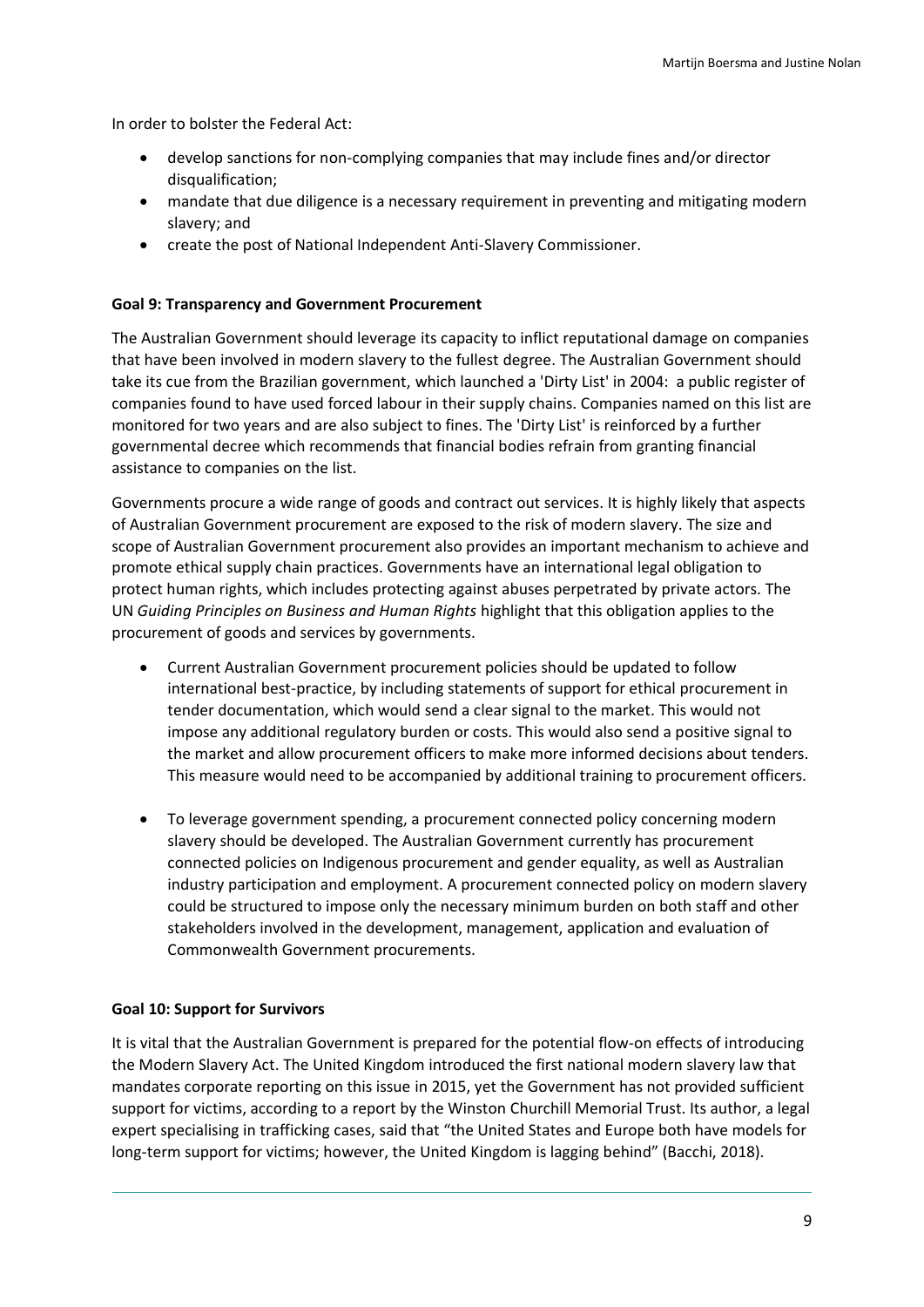The United States allows victims to stay in the country for four years and offers a pathway to permanent residency. The United Kingdom usually only grants a one-year stay, while the path to remain in the country permanently is complicated. Conversely, while Belgium and the Netherlands don't have modern slavery legislation that require companies to report on this issue, both countries do grant victims free legal assistance, a privilege reserved for defendants in the UK, while providing victims with housing and counselling for a longer period of time (Uddin, 2017). This lack of support in the United Kingdom occurs at a time where a record number of modern slavery victims are being referred to authorities. For instance, in 2018, 2118 child slaves were registered in the United Kingdom – an increase of two-thirds from 2016. However, a quarter of victims in the care of authorities went missing at least once, according to research by Every Child Protected Against Trafficking, with some feared to have returned to their traffickers after being treated like criminals or illegal immigrants by authorities (Guilbert, 2018a).

Reasons for running away include poor accommodation, fear of authorities and the ongoing control of exploiters (Baker and Hunter, 2018). Conversely, after a successful pilot, twelve modern slavery survivors from countries including Brazil, Gambia and Sri Lanka participated in a ten-week course at Northern College in the UK in which they were taught computer skills and English. Northern College is in talks with the education ministry about further funding to extend this pilot (Guilbert, 2018b). This pilot found that, for survivors, access to education and work is as important as appropriate housing and counselling.

Due to the introduction of the modern slavery act in Australia, the number of modern slavery victims that will be referred to authorities is likely to increase dramatically. Australia should adequately prepare for this and adopt best practice based on international examples.

#### *2. Should there be additional goals to address other areas of focus, emerging issues or trends? If so, what should they be?*

We suggest the addition of two goals:

**13. Review, assess and disseminate information about the nexus between modern slavery, climate change and environmental destruction.**

#### **14. Promote the adoption of a gender lens by reporting entities in their response to addressing modern slavery.**

Climate change is no longer a future issue but is disrupting livelihoods now. Recent research has highlighted that both sudden- and slow-onset climate disasters may lead to increased risks of trafficking, and highlighted the role of the state in reducing those risks (University of Nottingham's Rights Lab and the UK Independent Anti-Slavery Commissioner, 2018; Brown et al, 2019). This linkage between the environment and slavery was pushed to the forefront of public attention by Pope Francis in his 2015 'Laudato Si'. Research suggests that are linkages between climate induced migration and modern slavery including trafficking, debt bondage and forced labour and that certain sectors (such as fisheries, fields, forests and factories) may be particularly vulnerable. It is an issue that will impact global supply chains, flow through to Australian sourcing practices and should be expressly referred to in the Government's plan.

Women and girls are disproportionately affected by forced labour, accounting for 99% of victims in the commercial sex industry, and 58% in other sectors (ILO and Walk Free, 2017). Women and girls experience modern slavery in unique ways and also face discrimination and additional barriers in seeking access to remedies. In order to effectively address modern slavery and its impact on women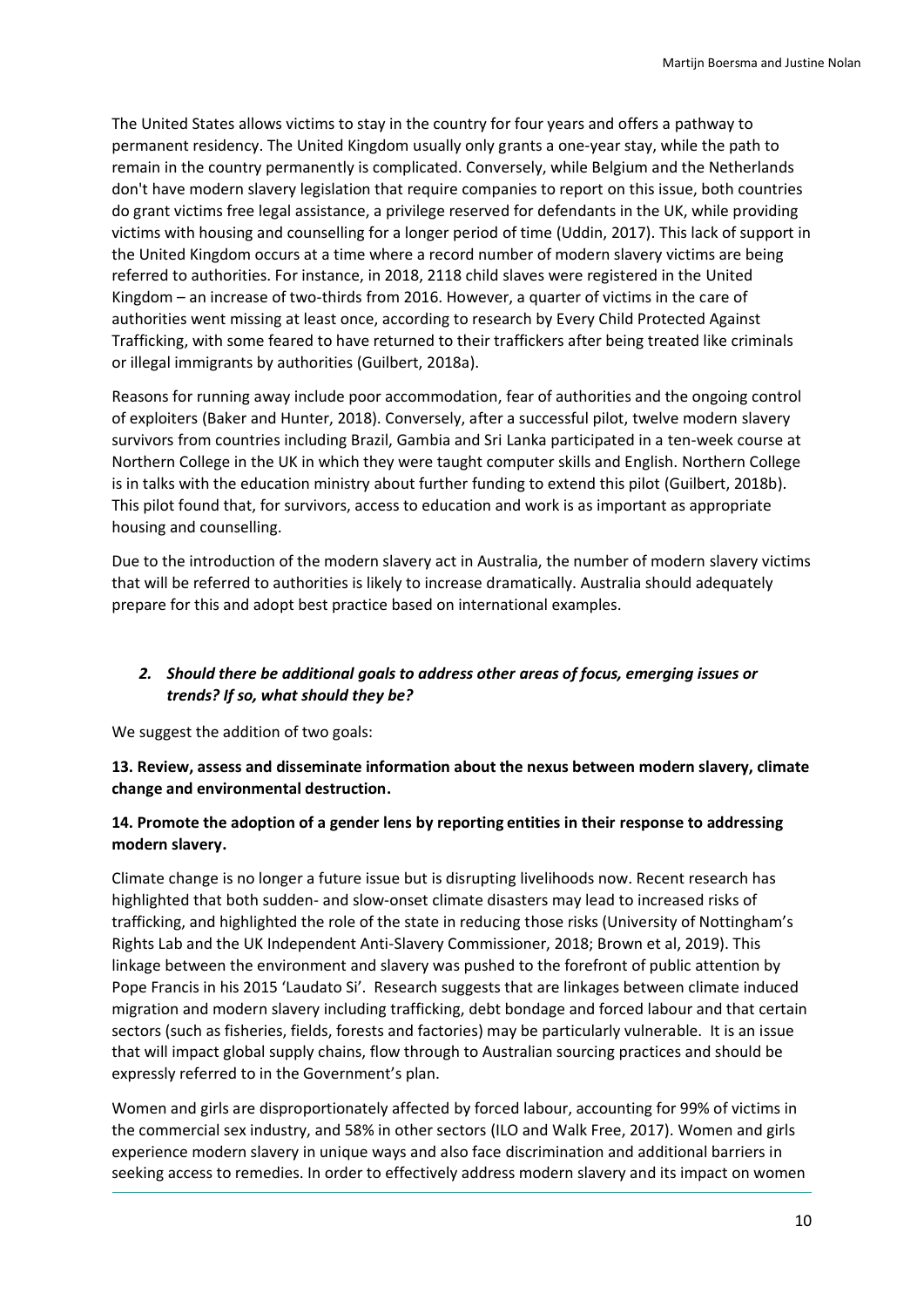and girls, the Government should give special attention to the issues and barriers they face (Human Rights Council, 2019).

In addition, we note that it is important to adopt a multi-dimensional perspective to assess the risk of modern slavery: the broader socio-economic context and the local circumstances in which abuses should be taken into account. Indeed, any large- or small-scale factor that undermines a person's capacity to make autonomous decisions about their working life can result in exploitation: limited language skills and knowledge of rights, gender, migration status, and issues such as financial hardship or a history of unemployment (Nolan and Boersma, 2019).

Critically, the Government should more actively enable the creation of decent jobs by promoting standard and secure full-time work as opposed to casual jobs, labour hire, temping and nonstandard work contracts that side-step collective bargaining. In addition, the Government should further crack down on wage theft, make it easier for workers to organise their workplace, remove barriers for organised labour, and dedicate significant resources to increase the labour inspection teams of the Fair Work Ombudsman.

#### *3. The Government is committed to ensuring victims of modern slavery are supported, protected and empowered. Are there ways in which the Government can better reflect the voices of victims and their lived experiences in the 2020-24 Plan and Australia's response to modern slavery?*

We fully agree that this should be a key focus of the Government, as we have argued in "support for survivors" on the previous page.

#### *4. The Government is committed to ensuring that we can measure the impacts of the 2020-24 Plan. Are there evaluation methods, data sources or metrics the Government should consider in developing an evaluation framework?*

The use of "big data" can assist in measuring the impact of the 2020-24 Plan. For example, in the United Kingdom calls to the anti-slavery helpline are geographically plotted to reveal modern slavery hotspots. An online map allows the public and government to see the percentage of calls from their region (TISC Report, N.D.). This strategy is also applied globally, with 147 nations having agreed to map practices and count the victims of modern slavery. The gathering of global data using standardised measures creates a more comprehensive and comparable overview of modern slavery. It allows authorities to join the dots and identify causes and patterns (Guilbert, 2018c). The benefits of such methods are undeniable. The Government should consider creating an anti-slavery helpline and geographically plot calls to reveal hotspots.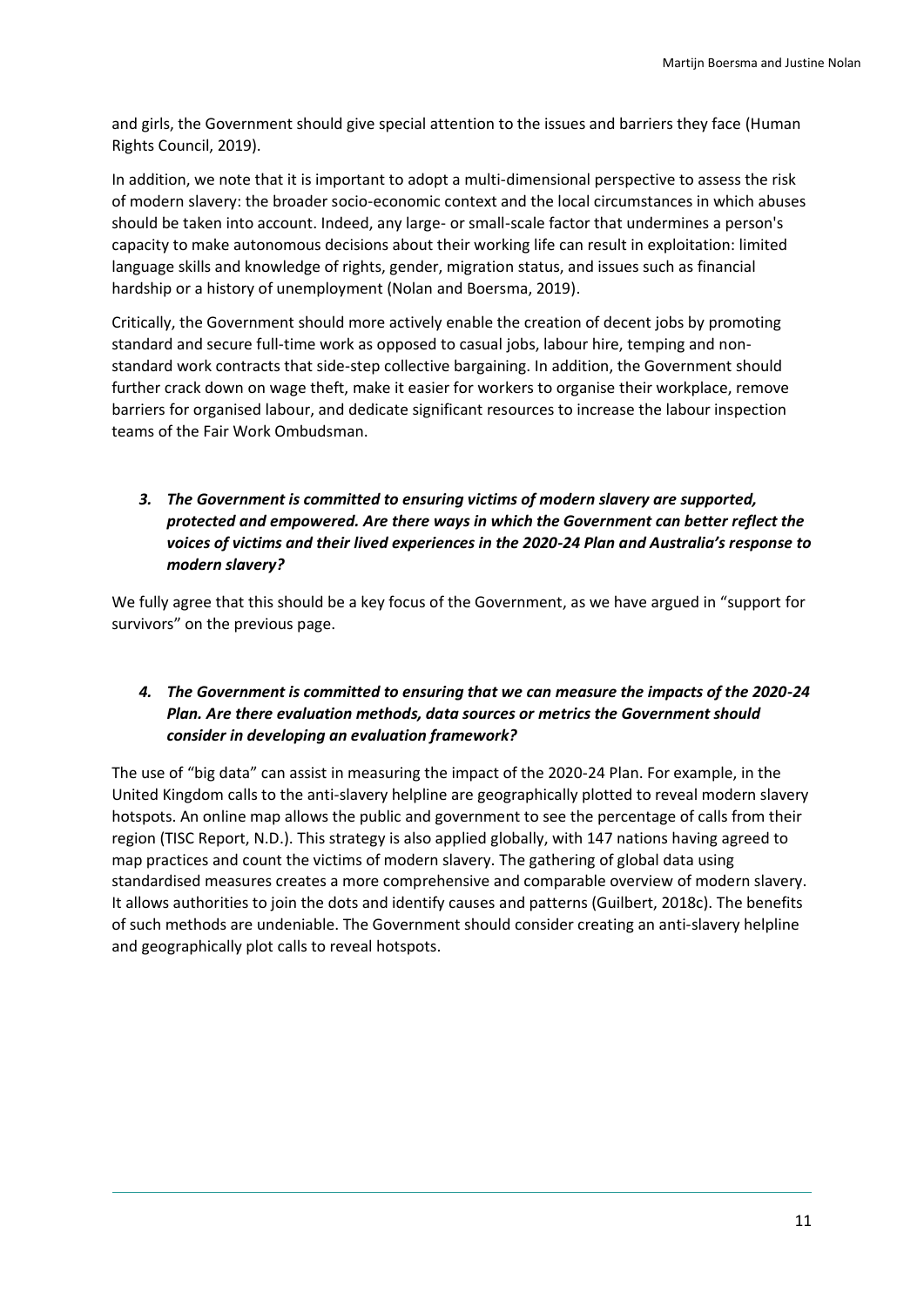## <span id="page-11-0"></span>**Sources**

- Allain, J. *et al.* (2013) *Forced labour's business models and supply chains*. Joseph Rowntree Foundation.
- Bacchi, U. (2018) 'Britain behind in anti-slavery fight due to lack of victim support-report', *Thomson Reuters Foundation News*. Available at: <http://news.trust.org/item/20181206164514-kdq0s>
- Baker, C. & Hunter, J. (2018) *Every Child Protected Against Trafficking UK & Missing People, 'Still in harm's way: An update report on trafficked and unaccompanied children going missing from care in the UK*, Every Child Protected Against Trafficking UK. Available at: <http://www.ecpat.org.uk/still-in-harms-way>
- Brown, D., Body, D., Brickell, K., Ives, C., Natarajan, N. and Parsons, L. 'Modern slavery, environmental degradation and climate change: Fisheries, field, forests and factories' *Nature and Space,* (available online January 2019): <https://journals.sagepub.com/doi/pdf/10.1177/2514848619887156>
- Burmester, B., Michailova, S. and Stringer, C. (2019) 'Modern slavery and international business scholarship: the governance nexus', *critical perspectives on international business*, 15(2/3), pp. 139–157.
- Business and Human Rights Resource Centre (2016) *Analysis of Modern Slavery Statements*. Available at: [https://www.business](https://www.business-humanrights.org/sites/default/files/documents/CORE%20BHRRC%20Analysis%20of%20Modern%20Slavery%20Statements%20FINAL_March2016.pdf)[humanrights.org/sites/default/files/documents/CORE%20BHRRC%20Analysis%20of%20Moder](https://www.business-humanrights.org/sites/default/files/documents/CORE%20BHRRC%20Analysis%20of%20Modern%20Slavery%20Statements%20FINAL_March2016.pdf) [n%20Slavery%20Statements%20FINAL\\_March2016.pdf.](https://www.business-humanrights.org/sites/default/files/documents/CORE%20BHRRC%20Analysis%20of%20Modern%20Slavery%20Statements%20FINAL_March2016.pdf)
- Business and Human Rights Resource Centre (2017) *Press release: FTSE 100 failing to lead on eliminating modern slavery from supply chains*. Available at[: https://www.business](https://www.business-humanrights.org/en/press-release-ftse-100-failing-to-lead-on-eliminating-modern-slavery-from-supply-chains)[humanrights.org/en/press-release-ftse-100-failing-to-lead-on-eliminating-modern-slavery](https://www.business-humanrights.org/en/press-release-ftse-100-failing-to-lead-on-eliminating-modern-slavery-from-supply-chains)[from-supply-chains.](https://www.business-humanrights.org/en/press-release-ftse-100-failing-to-lead-on-eliminating-modern-slavery-from-supply-chains)
- Chilton, A. S. and Sarfaty, G. (2016) 'The Limitations of Supply Chain Disclosure Regimes', Coase-Sandor Working Paper Series in Law and Economics, 766.
- Clarke, T. *et al.* (2012) *Australian Census of Women in Leadership*. Commonwealth of Australia. Crane, A. (2013) 'Modern Slavery As A Management Practice: Exploring the Conditions and
- Capabilities for Human Exploitation', *Academy of Management Review*, 38(1), pp. 49–69. Ethical Trade Initiative (2018) *Managing risks associated with modern slavery: A good practice note for the private sector*. Available at[: https://www.ifc.org/wps/wcm/connect/5e5238a6-98b3-](https://www.ifc.org/wps/wcm/connect/5e5238a6-98b3-445e-a2d6-efe44260b7f8/GPN_Managing-Risks-Associated-with-Modern-Slavery.pdf?MOD=AJPERES&CVID=mR5Bx5h)
- [445e-a2d6-efe44260b7f8/GPN\\_Managing-Risks-Associated-with-Modern-](https://www.ifc.org/wps/wcm/connect/5e5238a6-98b3-445e-a2d6-efe44260b7f8/GPN_Managing-Risks-Associated-with-Modern-Slavery.pdf?MOD=AJPERES&CVID=mR5Bx5h)[Slavery.pdf?MOD=AJPERES&CVID=mR5Bx5h.](https://www.ifc.org/wps/wcm/connect/5e5238a6-98b3-445e-a2d6-efe44260b7f8/GPN_Managing-Risks-Associated-with-Modern-Slavery.pdf?MOD=AJPERES&CVID=mR5Bx5h)
- Gold, S., Trautrims, A. and Trodd, Z. (2015) 'Modern slavery challenges to supply chain management', *Supply Chain Management: An International Journal*, 20(5), pp. 485–494.
- Guilbert, K. (2018a) 'Hundreds of trafficked children go missing from UK care', *Thomson Reuters Foundation News*. Available at: <http://news.trust.org/item/20181219170931-4fzv8/>
- Guilbert K. (2018b) 'Slaves to students: British college marks new start or survivors', *Thomson Reuters Foundation News*. Available at: <http://news.trust.org/item/20181128005717-rawaz>
- Guilbert, K. (2018c) 'World backs data "revolution" in global anti-slavery drive', *Thomson Reuters Foundation News*. Available at: <http://news.trust.org/item/20181024160615-cbz3d>
- Home Affairs (2019) *Commonwealth Modern Slavery Act 2018 - Guidance for reporting entities*. Canberra, p. 96. Available at: [https://www.homeaffairs.gov.au/criminal-justice/files/modern](https://www.homeaffairs.gov.au/criminal-justice/files/modern-slavery-reporting-entities.pdf)[slavery-reporting-entities.pdf.](https://www.homeaffairs.gov.au/criminal-justice/files/modern-slavery-reporting-entities.pdf)